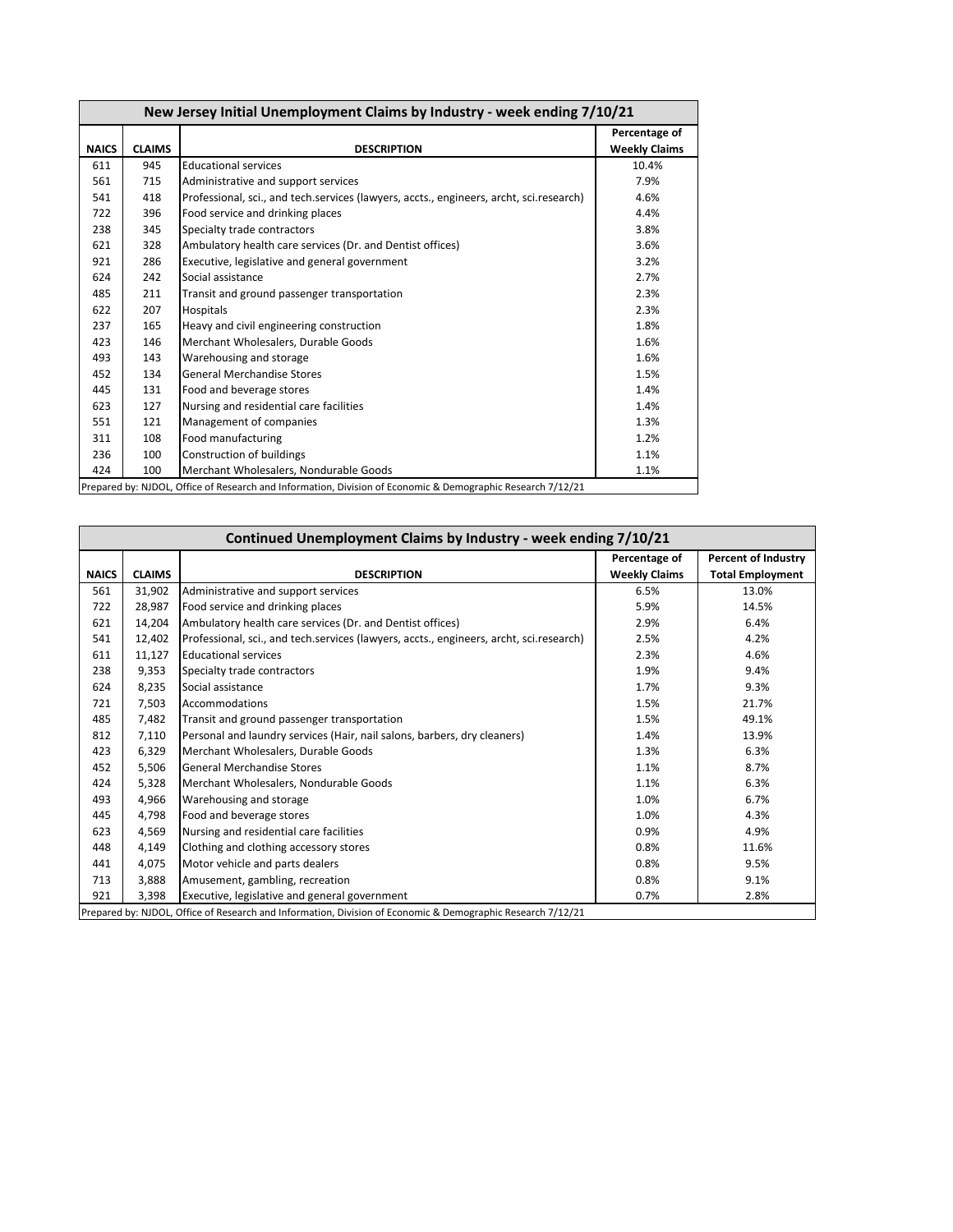| <b>Claimants by Company Size Class 3Q2020</b>                                                                  |                                     |                   |                         |            |  |  |  |
|----------------------------------------------------------------------------------------------------------------|-------------------------------------|-------------------|-------------------------|------------|--|--|--|
|                                                                                                                | <b>Initials Week Ending 7/10/21</b> | Continued 7/10/21 |                         |            |  |  |  |
| <b>Size Class</b>                                                                                              | <b>Initial Claims</b><br>% of Total |                   | <b>Continued Claims</b> | % of Total |  |  |  |
| 5 or less                                                                                                      | 608                                 | 6.70%             | 43,882                  | 8.90%      |  |  |  |
| 6 to 10                                                                                                        | 366                                 | 4.04%             | 17,481                  | 3.54%      |  |  |  |
| 11 to 25                                                                                                       | 676                                 | 7.45%             | 29,967                  | 6.08%      |  |  |  |
| 26 to 50                                                                                                       | 561                                 | 6.19%             | 22,912                  | 4.64%      |  |  |  |
| 51 to 100                                                                                                      | 709                                 | 7.82%             | 23,461                  | 4.76%      |  |  |  |
| 101 to 500                                                                                                     | 2,013                               | 22.20%            | 54,262                  | 11.00%     |  |  |  |
| <b>Over 500</b>                                                                                                | 2,285                               | 25.20%            | 59,424                  | 12.05%     |  |  |  |
| Unknown                                                                                                        | 1,850                               | 20.40%            | 241,883                 | 49.04%     |  |  |  |
| Prepared by: NJDOL, Office of Research and Information, Division of Economic & Demographic Research<br>7/12/21 |                                     |                   |                         |            |  |  |  |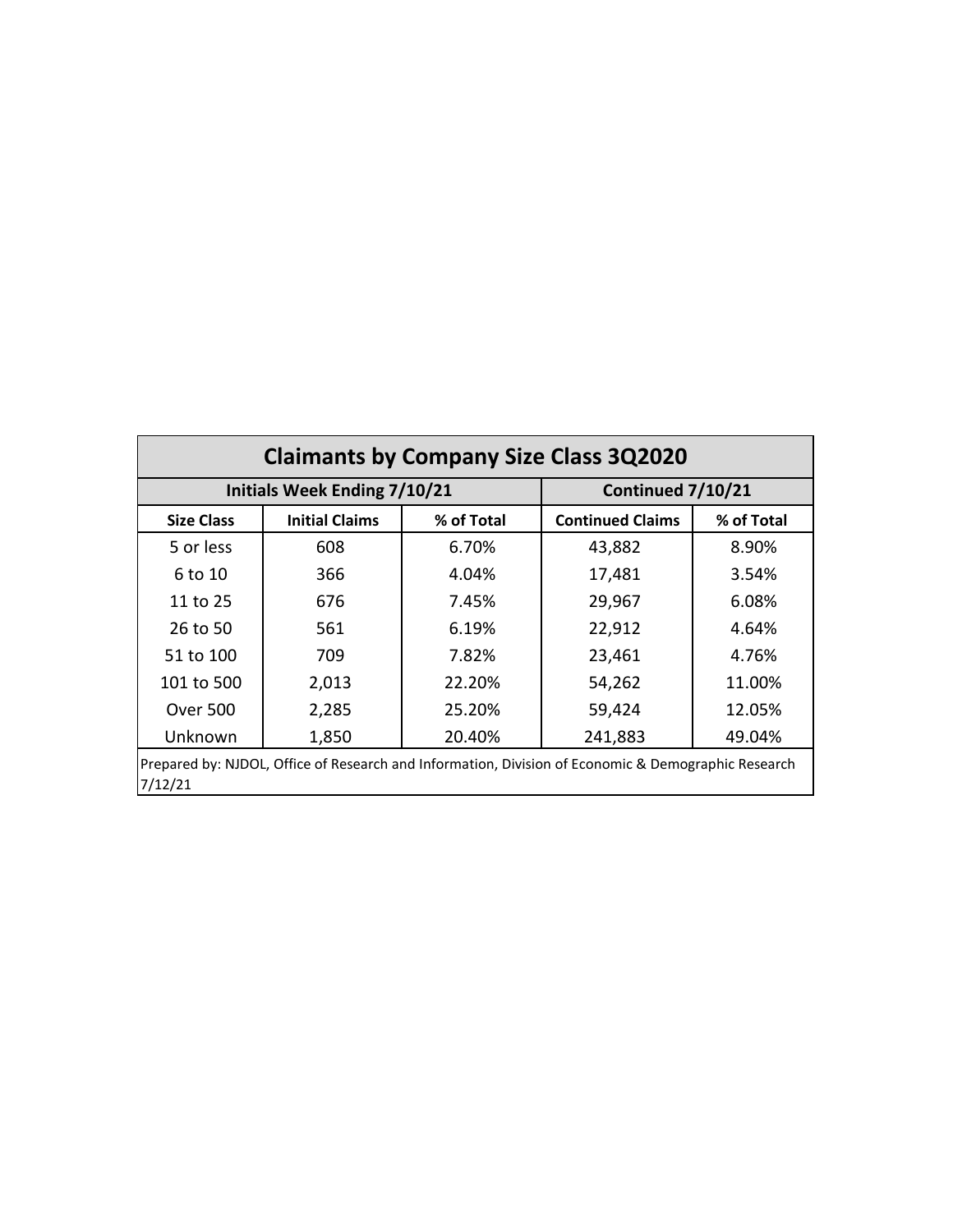| N. J. Initial Unemployment Claims by County                                                               | week ending 7/10/2021 |                         | N. J. UI Continued Claimants by County<br>week ending 7/10/21                                             |                  |                         |
|-----------------------------------------------------------------------------------------------------------|-----------------------|-------------------------|-----------------------------------------------------------------------------------------------------------|------------------|-------------------------|
| <b>County of Residence</b>                                                                                | <b>Claims</b>         | <b>Percent of Total</b> | <b>County of Residence</b>                                                                                | <b>Claimants</b> | <b>Percent of Total</b> |
| Atlantic                                                                                                  | 298                   | 3.3%                    | Atlantic                                                                                                  | 20,085           | 4.1%                    |
| Bergen                                                                                                    | 714                   | 7.9%                    | Bergen                                                                                                    | 46,796           | 9.5%                    |
| Burlington                                                                                                | 368                   | 4.1%                    | Burlington                                                                                                | 19,544           | 4.0%                    |
| Camden                                                                                                    | 567                   | 6.3%                    | Camden                                                                                                    | 29,479           | 6.0%                    |
| Cape May                                                                                                  | 81                    | 0.9%                    | Cape May                                                                                                  | 4,564            | 0.9%                    |
| Cumberland                                                                                                | 262                   | 2.9%                    | Cumberland                                                                                                | 8,274            | 1.7%                    |
| <b>Essex</b>                                                                                              | 811                   | 8.9%                    | Essex                                                                                                     | 50,381           | 10.2%                   |
| Gloucester                                                                                                | 325                   | 3.6%                    | Gloucester                                                                                                | 13,546           | 2.7%                    |
| Hudson                                                                                                    | 580                   | 6.4%                    | Hudson                                                                                                    | 39,177           | 7.9%                    |
| Hunterdon                                                                                                 | 105                   | 1.2%                    | Hunterdon                                                                                                 | 3,790            | 0.8%                    |
| Mercer                                                                                                    | 397                   | 4.4%                    | Mercer                                                                                                    | 16,705           | 3.4%                    |
| Middlesex                                                                                                 | 743                   | 8.2%                    | Middlesex                                                                                                 | 42,906           | 8.7%                    |
| Monmouth                                                                                                  | 543                   | 6.0%                    | Monmouth                                                                                                  | 29,374           | 6.0%                    |
| <b>Morris</b>                                                                                             | 397                   | 4.4%                    | Morris                                                                                                    | 18,698           | 3.8%                    |
| Ocean                                                                                                     | 569                   | 6.3%                    | Ocean                                                                                                     | 27,154           | 5.5%                    |
| Passaic                                                                                                   | 492                   | 5.4%                    | Passaic                                                                                                   | 39,180           | 7.9%                    |
| Salem                                                                                                     | 73                    | 0.8%                    | Salem                                                                                                     | 3,187            | 0.6%                    |
| Somerset                                                                                                  | 295                   | 3.3%                    | Somerset                                                                                                  | 13,023           | 2.6%                    |
| <b>Sussex</b>                                                                                             | 146                   | 1.6%                    | <b>Sussex</b>                                                                                             | 6,429            | 1.3%                    |
| Union                                                                                                     | 551                   | 6.1%                    | Union                                                                                                     | 30,324           | 6.1%                    |
| Warren                                                                                                    | 106                   | 1.2%                    | Warren                                                                                                    | 4,412            | 0.9%                    |
| New Jersey Total                                                                                          | 8,423                 | 92.9%                   | New Jersey Total                                                                                          | 467,028          | 94.7%                   |
| Out-of-State Filers                                                                                       | 645                   | 7.1%                    | Out-of-State Filers                                                                                       | 26,244           | 5.3%                    |
| <b>Grand Total</b>                                                                                        | 9,068                 | 100.0%                  | <b>Grand Total</b>                                                                                        | 493,272          | 100.0%                  |
| Prepared by: Office of Research and Information, Division of Economic &<br>Demographic Research 7/12/2021 |                       |                         | Prepared by: Office of Research and Information, Division of Economic &<br>Demographic Research 7/12/2021 |                  |                         |

| N. J. UI Continued Claimants by County                                                                    |                  |                         |  |  |  |  |
|-----------------------------------------------------------------------------------------------------------|------------------|-------------------------|--|--|--|--|
| week ending 7/10/21                                                                                       |                  |                         |  |  |  |  |
| <b>County of Residence</b>                                                                                | <b>Claimants</b> | <b>Percent of Total</b> |  |  |  |  |
| Atlantic                                                                                                  | 20,085           | 4.1%                    |  |  |  |  |
| Bergen                                                                                                    | 46,796           | 9.5%                    |  |  |  |  |
| Burlington                                                                                                | 19,544           | 4.0%                    |  |  |  |  |
| Camden                                                                                                    | 29,479           | 6.0%                    |  |  |  |  |
| Cape May                                                                                                  | 4,564            | 0.9%                    |  |  |  |  |
| Cumberland                                                                                                | 8,274            | 1.7%                    |  |  |  |  |
| Essex                                                                                                     | 50,381           | 10.2%                   |  |  |  |  |
| Gloucester                                                                                                | 13,546           | 2.7%                    |  |  |  |  |
| Hudson                                                                                                    | 39,177           | 7.9%                    |  |  |  |  |
| Hunterdon                                                                                                 | 3,790            | 0.8%                    |  |  |  |  |
| Mercer                                                                                                    | 16,705           | 3.4%                    |  |  |  |  |
| Middlesex                                                                                                 | 42,906           | 8.7%                    |  |  |  |  |
| Monmouth                                                                                                  | 29,374           | 6.0%                    |  |  |  |  |
| <b>Morris</b>                                                                                             | 18,698           | 3.8%                    |  |  |  |  |
| Ocean                                                                                                     | 27,154           | 5.5%                    |  |  |  |  |
| Passaic                                                                                                   | 39,180           | 7.9%                    |  |  |  |  |
| Salem                                                                                                     | 3,187            | 0.6%                    |  |  |  |  |
| Somerset                                                                                                  | 13,023           | 2.6%                    |  |  |  |  |
| Sussex                                                                                                    | 6,429            | 1.3%                    |  |  |  |  |
| Union                                                                                                     | 30,324           | 6.1%                    |  |  |  |  |
| Warren                                                                                                    | 4,412            | 0.9%                    |  |  |  |  |
| New Jersey Total                                                                                          | 467,028          | 94.7%                   |  |  |  |  |
| <b>Out-of-State Filers</b>                                                                                | 26,244           | 5.3%                    |  |  |  |  |
| <b>Grand Total</b><br><u>493,272</u><br><u>100.0%</u>                                                     |                  |                         |  |  |  |  |
| Prepared by: Office of Research and Information, Division of Economic &<br>Demographic Research 7/12/2021 |                  |                         |  |  |  |  |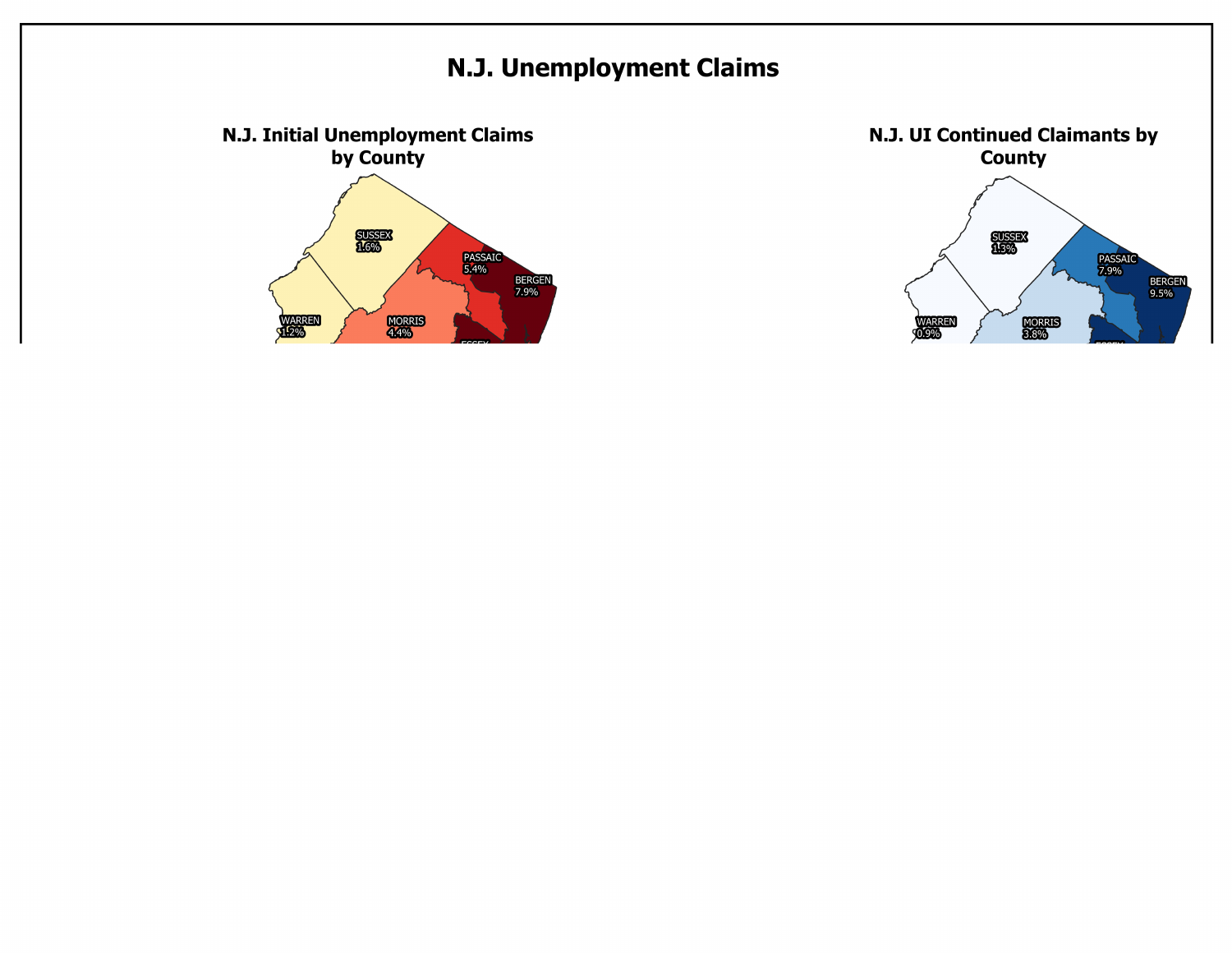| <b>Characteristics of UI Initial Claimants</b><br>Week ending July 10, 2021 |                       |         |                                                                                                         |                       |         |  |
|-----------------------------------------------------------------------------|-----------------------|---------|---------------------------------------------------------------------------------------------------------|-----------------------|---------|--|
|                                                                             | <b>Initial Claims</b> | Percent |                                                                                                         |                       |         |  |
| <b>Total Claimants</b>                                                      | 9.068                 | 100%    |                                                                                                         |                       |         |  |
|                                                                             |                       |         |                                                                                                         | <b>Initial Claims</b> | Percent |  |
| Gender                                                                      | 9,068                 | 100%    | <b>Age of Claimant</b>                                                                                  | 9,068                 | 100%    |  |
| Male                                                                        | 4,267                 | 47.1%   | Under 25                                                                                                | 988                   | 10.9%   |  |
| Female                                                                      | 4,801                 | 52.9%   | 25-34                                                                                                   | 1,865                 | 20.6%   |  |
|                                                                             |                       |         | 35-44                                                                                                   | 1,597                 | 17.6%   |  |
| Race                                                                        | 9,068                 | 100%    | 45-54                                                                                                   | 1,840                 | 20.3%   |  |
| White                                                                       | 5,809                 | 64.1%   | 55-64                                                                                                   | 1,887                 | 20.8%   |  |
| <b>Black</b>                                                                | 1,552                 | 17.1%   | 65 and over                                                                                             | 891                   | 9.8%    |  |
| Asian                                                                       | 341                   | 3.8%    |                                                                                                         |                       |         |  |
| Other                                                                       | 80                    | 0.9%    |                                                                                                         |                       |         |  |
| Chose Not To Answer                                                         | 1,286                 | 14.2%   | <b>Occupation</b>                                                                                       | 9,068                 | 100%    |  |
|                                                                             |                       |         | Management                                                                                              | 1,061                 | 11.7%   |  |
| <b>Ethnicity</b>                                                            | 9,068                 | 100%    | <b>Business and financial</b>                                                                           | 302                   | 3.3%    |  |
| Hispanic                                                                    | 1,667                 | 18.4%   | Professional and related                                                                                | 1,940                 | 21.4%   |  |
| Non-Hispanic                                                                | 6,314                 | 69.6%   | <b>Services</b>                                                                                         | 1,612                 | 17.8%   |  |
| <b>Chose Not To Answer</b>                                                  | 1,087                 | 12.0%   | Sales and related                                                                                       | 796                   | 8.8%    |  |
|                                                                             |                       |         | Office and admin support                                                                                | 1,073                 | 11.8%   |  |
| <b>Educational Attainment</b>                                               | 9,068                 | 100%    | Farming, fishing and forestry                                                                           | 18                    | 0.2%    |  |
| Less Than High School                                                       | 1,195                 | 13.2%   | Construction and extraction                                                                             | 646                   | 7.1%    |  |
| High School Graduate                                                        | 3,203                 | 35.3%   | Installation, maint. and repair                                                                         | 167                   | 1.8%    |  |
| Some College Incld Assoc Deg                                                | 1,864                 | 20.6%   | Production                                                                                              | 596                   | 6.6%    |  |
| <b>Bachelors Degree and More</b>                                            | 2,806                 | 30.9%   | Transp and material moving                                                                              | 841                   | 9.3%    |  |
|                                                                             |                       |         | Military                                                                                                | 16                    | 0.2%    |  |
|                                                                             |                       |         | Prepared by: Office of Research and Information, Division of Economic & Demographic Research, 7/12/2021 |                       |         |  |

| <b>Characteristics of UI Continued Claimants</b> |                  |         |                                                                                                         |                  |         |  |  |
|--------------------------------------------------|------------------|---------|---------------------------------------------------------------------------------------------------------|------------------|---------|--|--|
| Week ending July 10, 2021                        |                  |         |                                                                                                         |                  |         |  |  |
|                                                  | <b>Claimants</b> | Percent |                                                                                                         |                  |         |  |  |
| <b>Total Claimants</b>                           | 493,272          | 100%    |                                                                                                         |                  |         |  |  |
|                                                  |                  |         |                                                                                                         | <b>Claimants</b> | Percent |  |  |
| Gender                                           | 493,272          | 100%    | <b>Age of Claimant</b>                                                                                  | 493,272          | 100%    |  |  |
| Male                                             | 227,241          | 46.1%   | Under 25                                                                                                | 48,794           | 9.9%    |  |  |
| Female                                           | 266,031          | 53.9%   | 25-34                                                                                                   | 107,079          | 21.7%   |  |  |
|                                                  |                  |         | 35-44                                                                                                   | 96,117           | 19.5%   |  |  |
| Race                                             | 493,272          | 100%    | 45-54                                                                                                   | 86,335           | 17.5%   |  |  |
| White                                            | 263,414          | 53.4%   | 55-64                                                                                                   | 92,248           | 18.7%   |  |  |
| <b>Black</b>                                     | 103,726          | 21.0%   | 65 and over                                                                                             | 62,699           | 12.7%   |  |  |
| Asian                                            | 32,973           | 6.7%    |                                                                                                         |                  |         |  |  |
| Other                                            | 5,444            | 1.1%    |                                                                                                         |                  |         |  |  |
| Chose Not To Answer                              | 87,715           | 17.8%   | <b>Occupation</b>                                                                                       | 493,272          | 100%    |  |  |
|                                                  |                  | 0       | Management                                                                                              | 35,575           | 7.2%    |  |  |
| <b>Ethnicity</b>                                 | 493,272          | 100%    | <b>Business and financial</b>                                                                           | 13,863           | 2.8%    |  |  |
| Hispanic                                         | 121,422          | 24.6%   | Professional and related                                                                                | 64,813           | 13.1%   |  |  |
| Non-Hispanic                                     | 322,097          | 65.3%   | Services                                                                                                | 124,137          | 25.2%   |  |  |
| Chose Not To Answer                              | 49,753           | 10.1%   | Sales and related                                                                                       | 54,501           | 11.0%   |  |  |
|                                                  |                  |         | Office and admin support                                                                                | 69,304           | 14.0%   |  |  |
| <b>Educational Attainment</b>                    | 493,272          | 100%    | Farming, fishing and forestry                                                                           | 820              | 0.2%    |  |  |
| Less Than High School                            | 75,929           | 15.4%   | Construction and extraction                                                                             | 22,188           | 4.5%    |  |  |
| <b>High School Graduate</b>                      | 190,848          | 38.7%   | Installation, maint. and repair                                                                         | 12,642           | 2.6%    |  |  |
| Some College Incld Assoc Deg                     | 119,478          | 24.2%   | Production                                                                                              | 31,297           | 6.3%    |  |  |
| <b>Bachelors Degree and More</b>                 | 107,017          | 21.7%   | Transp and material moving                                                                              | 63,659           | 12.9%   |  |  |
|                                                  |                  |         | Military                                                                                                | 473              | 0.1%    |  |  |
|                                                  |                  |         | Prepared by: Office of Research and Information, Division of Economic & Demographic Research, 7/12/2021 |                  |         |  |  |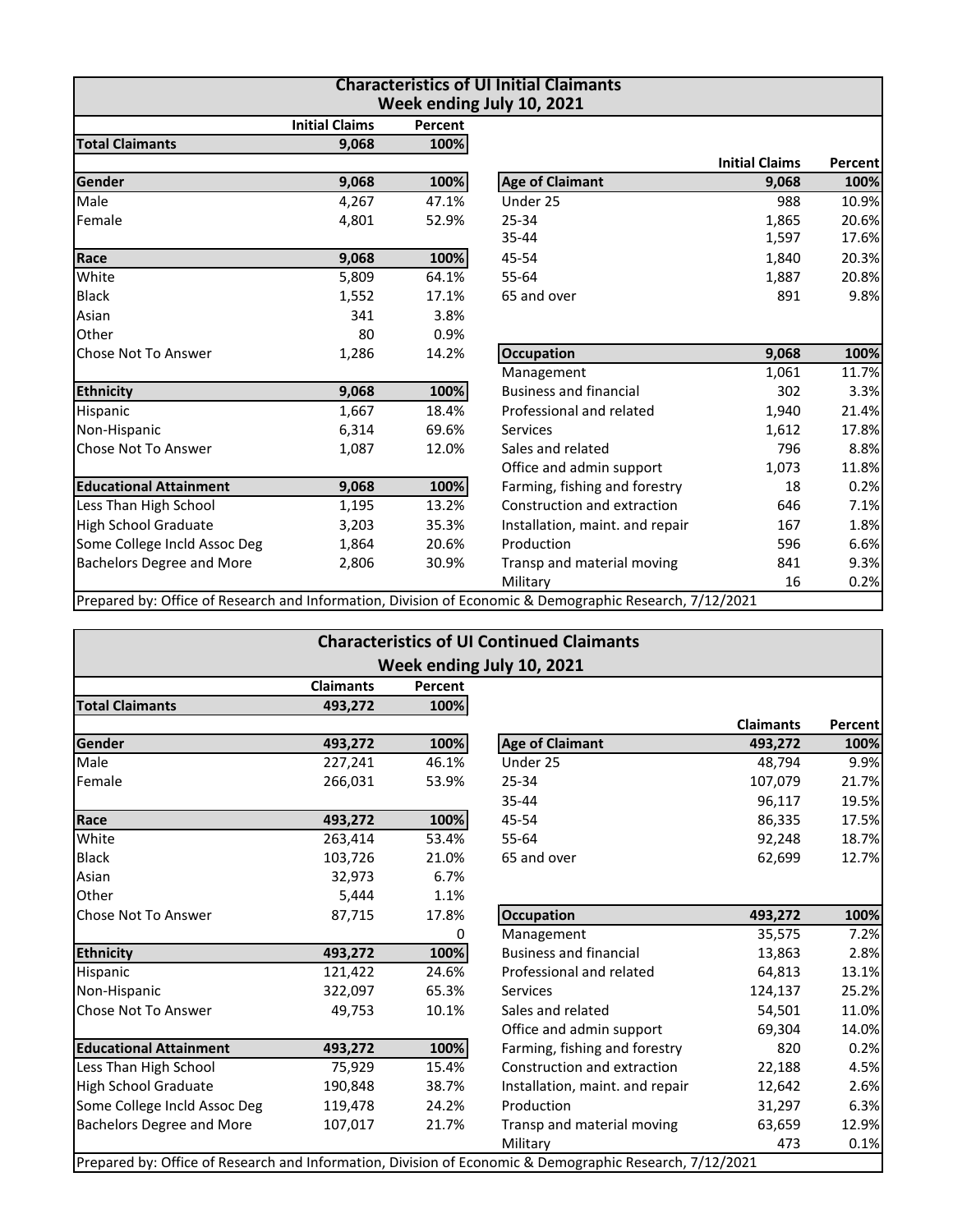